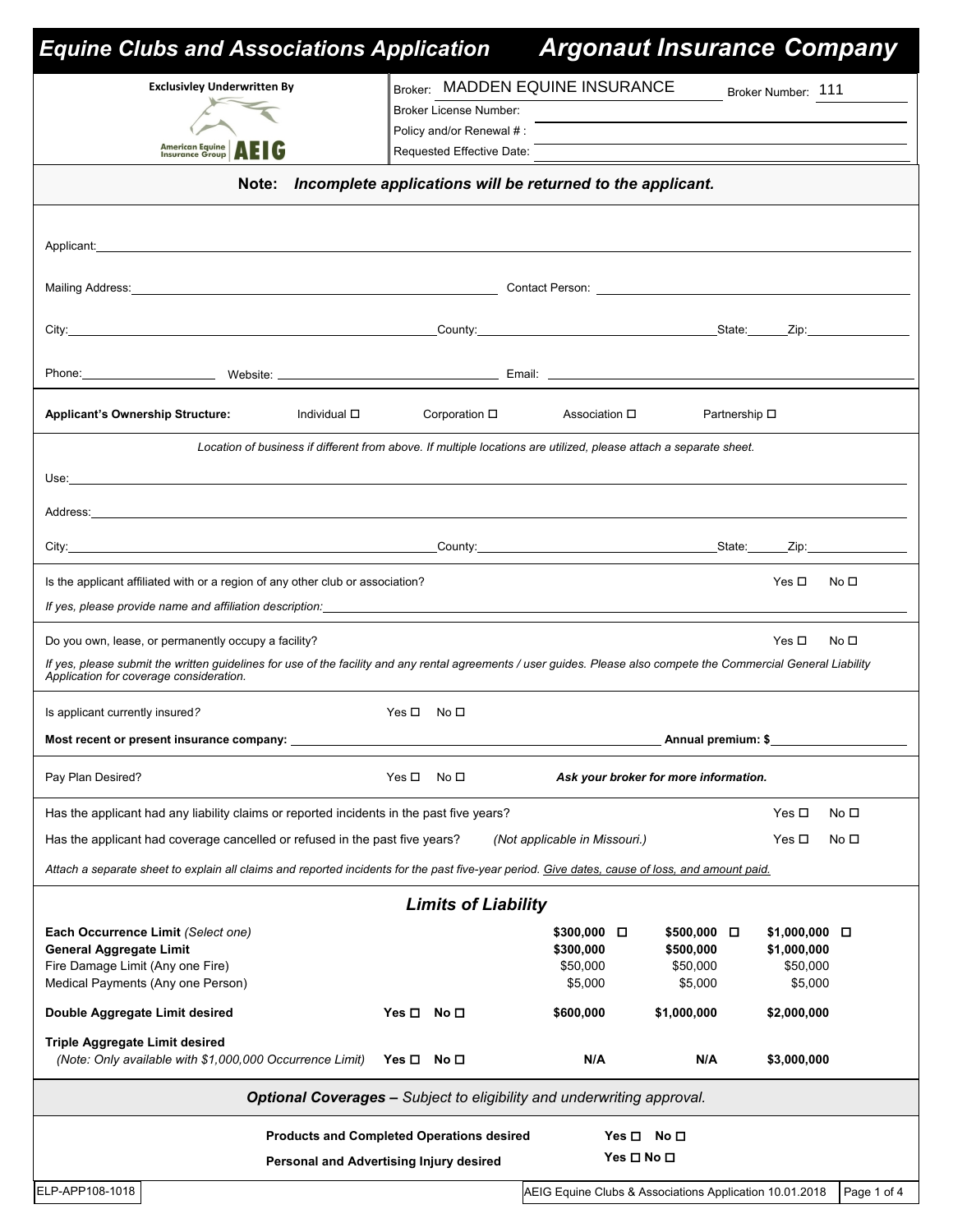| Name:                               | <b>Additional Insureds</b><br>List Additional Insureds and describe their connection to your event and the name of your event/date: for example, land owners and/or owners of facilities leased.<br>If you are uncertain of the name at the time of application, please list TBD for "To Be Determined".<br>Address:                                                                                                                                                                                                                                              | Relationship and Event Name/Date: |                 |  |  |
|-------------------------------------|-------------------------------------------------------------------------------------------------------------------------------------------------------------------------------------------------------------------------------------------------------------------------------------------------------------------------------------------------------------------------------------------------------------------------------------------------------------------------------------------------------------------------------------------------------------------|-----------------------------------|-----------------|--|--|
|                                     |                                                                                                                                                                                                                                                                                                                                                                                                                                                                                                                                                                   |                                   |                 |  |  |
|                                     |                                                                                                                                                                                                                                                                                                                                                                                                                                                                                                                                                                   |                                   |                 |  |  |
|                                     |                                                                                                                                                                                                                                                                                                                                                                                                                                                                                                                                                                   |                                   |                 |  |  |
|                                     |                                                                                                                                                                                                                                                                                                                                                                                                                                                                                                                                                                   |                                   |                 |  |  |
|                                     | <u> 1989 - Johann Stoff, amerikansk politiker (d. 1989)</u>                                                                                                                                                                                                                                                                                                                                                                                                                                                                                                       |                                   |                 |  |  |
|                                     |                                                                                                                                                                                                                                                                                                                                                                                                                                                                                                                                                                   |                                   |                 |  |  |
|                                     | and the control of the control of the control of the control of the control of the control of the control of the                                                                                                                                                                                                                                                                                                                                                                                                                                                  |                                   |                 |  |  |
|                                     | Are dogs permitted at your events?                                                                                                                                                                                                                                                                                                                                                                                                                                                                                                                                | Yes □                             | No $\square$    |  |  |
|                                     | If yes, please explain your policy regarding dogs: Note that the state of the state of the state of the state o                                                                                                                                                                                                                                                                                                                                                                                                                                                   |                                   |                 |  |  |
|                                     |                                                                                                                                                                                                                                                                                                                                                                                                                                                                                                                                                                   |                                   |                 |  |  |
|                                     | Is alcohol permitted at your events?                                                                                                                                                                                                                                                                                                                                                                                                                                                                                                                              | Yes □                             | No <sub>1</sub> |  |  |
|                                     |                                                                                                                                                                                                                                                                                                                                                                                                                                                                                                                                                                   |                                   |                 |  |  |
|                                     | Is alcohol sold, served, or furnished at your events?                                                                                                                                                                                                                                                                                                                                                                                                                                                                                                             | Yes □                             | No $\square$    |  |  |
|                                     |                                                                                                                                                                                                                                                                                                                                                                                                                                                                                                                                                                   |                                   |                 |  |  |
| Note:                               | The sale of alcohol is not covered by the policy. Policies are subject to liquor liability exclusion.                                                                                                                                                                                                                                                                                                                                                                                                                                                             |                                   |                 |  |  |
| <b>Summary of Equine Activities</b> |                                                                                                                                                                                                                                                                                                                                                                                                                                                                                                                                                                   |                                   |                 |  |  |
|                                     | Maximum number of total club members at any one event:<br>                                                                                                                                                                                                                                                                                                                                                                                                                                                                                                        |                                   |                 |  |  |
|                                     | Description of your organization and the benefits / activities you offer to members: example and the state of the state of the state of the state of the state of the state of the state of the state of the state of the stat                                                                                                                                                                                                                                                                                                                                    |                                   |                 |  |  |
|                                     |                                                                                                                                                                                                                                                                                                                                                                                                                                                                                                                                                                   |                                   |                 |  |  |
|                                     |                                                                                                                                                                                                                                                                                                                                                                                                                                                                                                                                                                   |                                   |                 |  |  |
|                                     |                                                                                                                                                                                                                                                                                                                                                                                                                                                                                                                                                                   |                                   |                 |  |  |
|                                     | Describe any non-equestrian member-only activities your club engages in (i.e., unmounted meetings etc.):                                                                                                                                                                                                                                                                                                                                                                                                                                                          |                                   |                 |  |  |
|                                     |                                                                                                                                                                                                                                                                                                                                                                                                                                                                                                                                                                   |                                   |                 |  |  |
|                                     |                                                                                                                                                                                                                                                                                                                                                                                                                                                                                                                                                                   |                                   |                 |  |  |
|                                     | The annual club policy includes coverage for up to 7 Public Event Days. Public Event Days are defined as those events or activities<br>to which non-club members and/or the general public is invited or reasonably expected to be present. Standard rating includes one day of setup and one<br>day for takedown per event.                                                                                                                                                                                                                                      |                                   |                 |  |  |
|                                     | Please indicate all Public Event Days. Please provide a description of the event (such as show, clinic, hunt day, rodeo, gymkhana, parades, etc.) along with<br>descriptions of the types of classes/events offered. Where possible, please provide a show/event bill or flyer or provide last year's flyer. Please outline all<br>show/event activities for coverage consideration. Attach extra pages as necessary.                                                                                                                                             |                                   |                 |  |  |
|                                     | If you board horses, provide or allow riding instruction, or give non-club members permissive use of your facility, please also complete the Commercial<br>General Liability Application for coverage consideration. If there are any Pony Rides, the Pony Rides Supplemental Application must also be completed. If<br>there are any Horse Drawn Vehicle Rides, the Horse Drawn Vehicle Rides Supplemental Application must also be completed. If there are any Day Camp<br>Activities, the Equestrian Day Camp Supplemental Application must also be completed. |                                   |                 |  |  |
| Note:                               | If dates have not been set, Written Notice of the event must be received in our office prior to the event date.<br>Coverage is not provided for event dates that have not been declared to the Company in advance of the event.<br>Remember, any events or activities not described/disclosed are not covered.                                                                                                                                                                                                                                                    |                                   |                 |  |  |
|                                     |                                                                                                                                                                                                                                                                                                                                                                                                                                                                                                                                                                   |                                   |                 |  |  |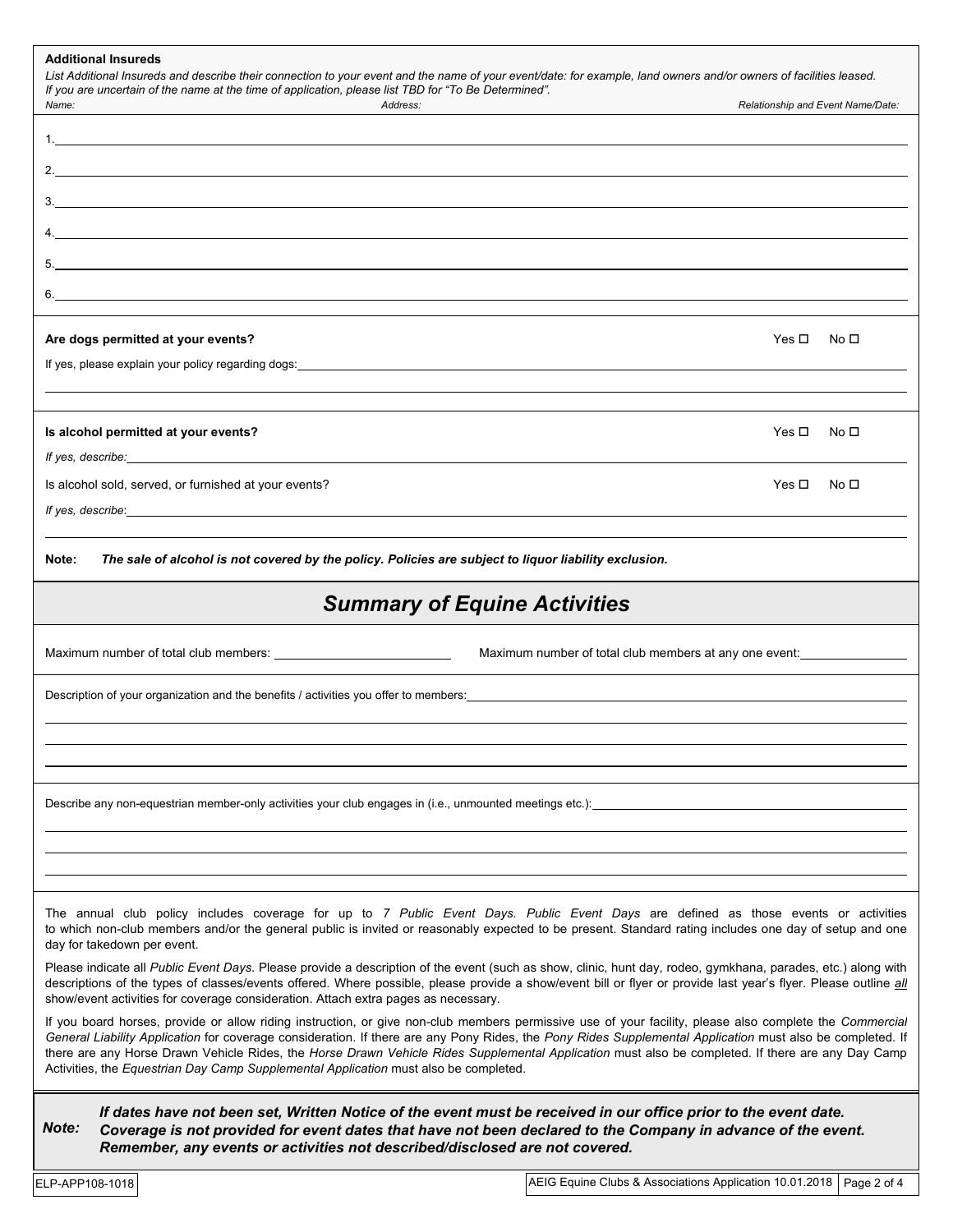| Fundraising, Community Service, or Promotional Activities<br>Does your organization conduct any fundraising, community service, promotional, or similar activities?<br>If yes, please complete the following.                                                                                                 | Yes □                                                                                                                                                                                                                                                                                                                                                                                                                                                                  | No □        |  |  |  |
|---------------------------------------------------------------------------------------------------------------------------------------------------------------------------------------------------------------------------------------------------------------------------------------------------------------|------------------------------------------------------------------------------------------------------------------------------------------------------------------------------------------------------------------------------------------------------------------------------------------------------------------------------------------------------------------------------------------------------------------------------------------------------------------------|-------------|--|--|--|
|                                                                                                                                                                                                                                                                                                               | Date: <u>Description of event:</u> example of the contract of the contract of the contract of the contract of the contract of the contract of the contract of the contract of the contract of the contract of the contract of the c                                                                                                                                                                                                                                    |             |  |  |  |
| Description of event activities: Note that the set of the set of the set of the set of the set of the set of the set of the set of the set of the set of the set of the set of the set of the set of the set of the set of the                                                                                |                                                                                                                                                                                                                                                                                                                                                                                                                                                                        |             |  |  |  |
| Date: <u>Description</u> of event: <b>CONFINGITY</b> DESCRIPTION OF EVENTS AND THE RESERVE OF A SERVE OF A SERVE OF A SERVE OF A SERVE OF A SERVE OF A SERVE OF A SERVE OF A SERVE OF A SERVE OF A SERVE OF A SERVE OF A SERVE OF A SERV                                                                      |                                                                                                                                                                                                                                                                                                                                                                                                                                                                        |             |  |  |  |
| Description of event activities: <b>Example 2018</b> and 2019 12:30 and 2019 12:30 and 2019 12:30 and 2019 12:30 and 2019 12:30 and 2019 12:30 and 2019 12:30 and 2019 12:30 and 2019 12:30 and 2019 12:30 and 2019 12:30 and 2019                                                                            |                                                                                                                                                                                                                                                                                                                                                                                                                                                                        |             |  |  |  |
| <b>Awards Banquets</b>                                                                                                                                                                                                                                                                                        |                                                                                                                                                                                                                                                                                                                                                                                                                                                                        |             |  |  |  |
| Does your organization host any awards banquets, dinners, or similar events?<br>If yes, please complete the following.                                                                                                                                                                                        | Yes □                                                                                                                                                                                                                                                                                                                                                                                                                                                                  | No □        |  |  |  |
| Description of event: example and the Description of event: example and the state of the state of the state of the state of the state of the state of the state of the state of the state of the state of the state of the sta                                                                                |                                                                                                                                                                                                                                                                                                                                                                                                                                                                        |             |  |  |  |
| Location of event: the contract of the contract of the contract of the contract of the contract of the contract of the contract of the contract of the contract of the contract of the contract of the contract of the contrac                                                                                | Number of attendees: Number of attendees:                                                                                                                                                                                                                                                                                                                                                                                                                              |             |  |  |  |
|                                                                                                                                                                                                                                                                                                               |                                                                                                                                                                                                                                                                                                                                                                                                                                                                        |             |  |  |  |
|                                                                                                                                                                                                                                                                                                               | Number of attendees: example and a series of a series of a series of a series of a series of a series of a series of a series of a series of a series of a series of a series of a series of a series of a series of a series                                                                                                                                                                                                                                          |             |  |  |  |
|                                                                                                                                                                                                                                                                                                               |                                                                                                                                                                                                                                                                                                                                                                                                                                                                        |             |  |  |  |
| Show / Event Days                                                                                                                                                                                                                                                                                             |                                                                                                                                                                                                                                                                                                                                                                                                                                                                        |             |  |  |  |
|                                                                                                                                                                                                                                                                                                               | Description of event: <u>contract and contract and contract and contract and contract and contract and contract and contract and contract and contract and contract and contract and contract and contract and contract and cont</u>                                                                                                                                                                                                                                   |             |  |  |  |
| Sanctioning Organization(s): 2008 2012 2022 2023 2024 2022 2023 2024 2022 2023 2024 2022 2023 2024 2022 2023 20                                                                                                                                                                                               | Location of event: experience and a series of the series of the series of the series of the series of the series of the series of the series of the series of the series of the series of the series of the series of the seri                                                                                                                                                                                                                                         |             |  |  |  |
| Description of event activities:<br><u>Description</u> of event activities:                                                                                                                                                                                                                                   |                                                                                                                                                                                                                                                                                                                                                                                                                                                                        |             |  |  |  |
| Average number of participants per Show / Event:                                                                                                                                                                                                                                                              | Average number of spectators per Show / Event day: _____________________________                                                                                                                                                                                                                                                                                                                                                                                       |             |  |  |  |
|                                                                                                                                                                                                                                                                                                               |                                                                                                                                                                                                                                                                                                                                                                                                                                                                        |             |  |  |  |
|                                                                                                                                                                                                                                                                                                               |                                                                                                                                                                                                                                                                                                                                                                                                                                                                        |             |  |  |  |
|                                                                                                                                                                                                                                                                                                               | Description of event: the contract of the contract of the contract of the contract of the contract of the contract of the contract of the contract of the contract of the contract of the contract of the contract of the cont<br>Location of event: <u>contract and a series of the series of the series of the series of the series of the series of the series of the series of the series of the series of the series of the series of the series of the serie</u> |             |  |  |  |
|                                                                                                                                                                                                                                                                                                               |                                                                                                                                                                                                                                                                                                                                                                                                                                                                        |             |  |  |  |
| Description of event activities: Notifies: Note and the set of the set of the set of the set of the set of the set of the set of the set of the set of the set of the set of the set of the set of the set of the set of the s                                                                                |                                                                                                                                                                                                                                                                                                                                                                                                                                                                        |             |  |  |  |
| Average number of participants per Show / Event:                                                                                                                                                                                                                                                              | Average number of spectators per Show / Event day: _____________________________                                                                                                                                                                                                                                                                                                                                                                                       |             |  |  |  |
|                                                                                                                                                                                                                                                                                                               | Maximum number of spectators:                                                                                                                                                                                                                                                                                                                                                                                                                                          |             |  |  |  |
| Public event date(s): Notice that the set of the set of the set of the set of the set of the set of the set of the set of the set of the set of the set of the set of the set of the set of the set of the set of the set of t                                                                                | Description of event: experience of the state of the state of the state of the state of the state of the state of the state of the state of the state of the state of the state of the state of the state of the state of the                                                                                                                                                                                                                                          |             |  |  |  |
|                                                                                                                                                                                                                                                                                                               |                                                                                                                                                                                                                                                                                                                                                                                                                                                                        |             |  |  |  |
| Description of event activities:                                                                                                                                                                                                                                                                              |                                                                                                                                                                                                                                                                                                                                                                                                                                                                        |             |  |  |  |
| Average number of participants per Show / Event:                                                                                                                                                                                                                                                              | Average number of spectators per Show / Event day: North Contract to the contract of the state of the state of the state of the state of the state of the state of the state of the state of the state of the state of the sta                                                                                                                                                                                                                                         |             |  |  |  |
| Maximum number of participants:<br><u>Capacitan and the contract of participants:</u>                                                                                                                                                                                                                         |                                                                                                                                                                                                                                                                                                                                                                                                                                                                        |             |  |  |  |
|                                                                                                                                                                                                                                                                                                               |                                                                                                                                                                                                                                                                                                                                                                                                                                                                        |             |  |  |  |
| Sanctioning Organization(s):                                                                                                                                                                                                                                                                                  | Location of event: the contract of the contract of the contract of the contract of the contract of the contract of the contract of the contract of the contract of the contract of the contract of the contract of the contrac                                                                                                                                                                                                                                         |             |  |  |  |
| Description of event activities: Note that the set of the set of the set of the set of the set of the set of the set of the set of the set of the set of the set of the set of the set of the set of the set of the set of the                                                                                |                                                                                                                                                                                                                                                                                                                                                                                                                                                                        |             |  |  |  |
| Average number of participants per Show / Event: _______________________________                                                                                                                                                                                                                              | Average number of spectators per Show / Event day: _____________________________                                                                                                                                                                                                                                                                                                                                                                                       |             |  |  |  |
| Maximum number of participants:                                                                                                                                                                                                                                                                               | Maximum number of spectators:                                                                                                                                                                                                                                                                                                                                                                                                                                          |             |  |  |  |
|                                                                                                                                                                                                                                                                                                               |                                                                                                                                                                                                                                                                                                                                                                                                                                                                        |             |  |  |  |
| Sanctioning Organization(s):<br>Location of event:                                                                                                                                                                                                                                                            |                                                                                                                                                                                                                                                                                                                                                                                                                                                                        |             |  |  |  |
| Description of event activities: Notified and the set of the set of the set of the set of the set of the set of the set of the set of the set of the set of the set of the set of the set of the set of the set of the set of                                                                                 |                                                                                                                                                                                                                                                                                                                                                                                                                                                                        |             |  |  |  |
|                                                                                                                                                                                                                                                                                                               |                                                                                                                                                                                                                                                                                                                                                                                                                                                                        |             |  |  |  |
|                                                                                                                                                                                                                                                                                                               | Average number of participants per Show / Event:<br>Average number of spectators per Show / Event day: _____________________________<br>Maximum number of spectators: Notice of the state of the state of the state of the state of the state of the state of the state of the state of the state of the state of the state of the state of the state of the state of                                                                                                  |             |  |  |  |
|                                                                                                                                                                                                                                                                                                               |                                                                                                                                                                                                                                                                                                                                                                                                                                                                        |             |  |  |  |
| Description of event:<br><u>Description</u> of event:<br>Public event date(s): Notice and the set of the set of the set of the set of the set of the set of the set of the set of the set of the set of the set of the set of the set of the set of the set of the set of the set of th<br>Location of event: |                                                                                                                                                                                                                                                                                                                                                                                                                                                                        |             |  |  |  |
|                                                                                                                                                                                                                                                                                                               |                                                                                                                                                                                                                                                                                                                                                                                                                                                                        |             |  |  |  |
|                                                                                                                                                                                                                                                                                                               |                                                                                                                                                                                                                                                                                                                                                                                                                                                                        |             |  |  |  |
| Average number of spectators per Show / Event day: _____________________________<br>Average number of participants per Show / Event:                                                                                                                                                                          |                                                                                                                                                                                                                                                                                                                                                                                                                                                                        |             |  |  |  |
|                                                                                                                                                                                                                                                                                                               |                                                                                                                                                                                                                                                                                                                                                                                                                                                                        |             |  |  |  |
| ELP-APP108-1018                                                                                                                                                                                                                                                                                               | AEIG Equine Clubs & Associations Application 10.01.2018                                                                                                                                                                                                                                                                                                                                                                                                                | Page 3 of 4 |  |  |  |